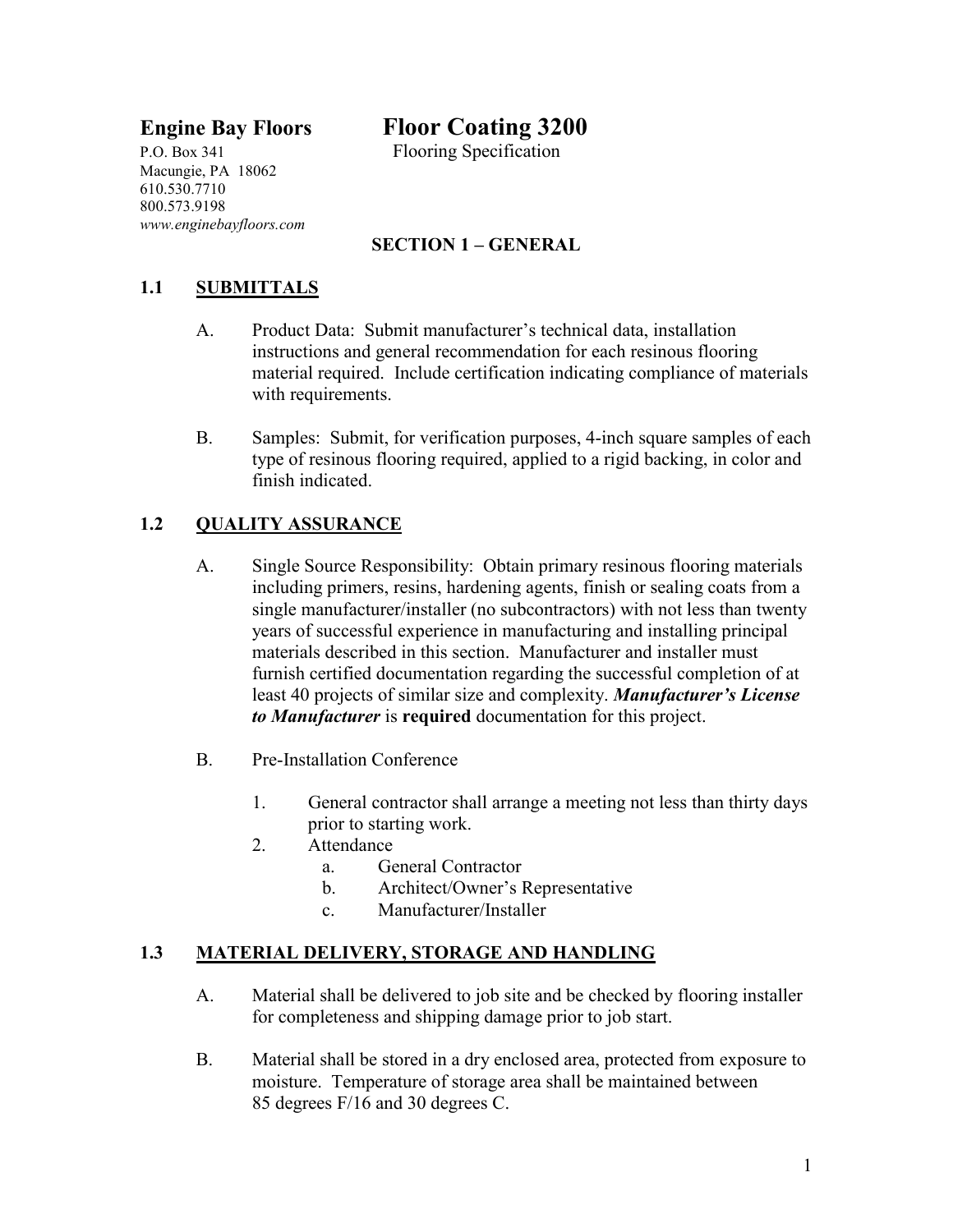### **1.4 PROJECT CONDITIONS**

- A. Concrete substrate shall be properly cured for a minimum of 30 days. A vapor barrier should be present for concrete subfloors on or below grade. Otherwise, contact the Engine Bay Floors Technical Department prior to the installation of the resinous flooring.
- B. Utilities, including electric, water , heat (air temperature between 60 and 85 degrees F/16 and 30 degrees C) and finished lighting to be supplied by the owner.
- C. Job area to be free of other trades during, and for a period of 24 hours, after floor installation.
- D. Protection of finished floor from damage by subsequent trades shall be the responsibility of the General Contractor.

#### **SECTION 2 – PRODUCTS**

#### **2.1 MANUFACTURERS**

A. The products of Engine Bay Floors, (800)573-9198, are identified below as the basis of design.

#### **2.2 RESINOUS FLOORING SYSTEM**

- A. 32 Mil Hybrid Epoxy-Aliphatic Polyester Urethane Floor Coating System.
- B. Basis of Design Product: "Floor Coating 3200" by Engine Bay Floors.

#### **2.3 SYSTEM CHARACTERISTICS**

- A. Color and Pattern: As selected by engineer/architect/owners agent from manufacturer's standard colors. A minimum of three colors will be used.
- B. Wearing Surface: Textured for slip resistance per engineer/architect/owner's agent from manufacturer's full range.
- C. Integral Cove Base: 4 inches high with 1-1/2 inch radius.
- D. Striping: Striping guide lines must be included. Striping shall be four inches in width. Color selected for these guide lines shall be one of three to be used. Exact location shall be confirmed by the engineer/architect/owner.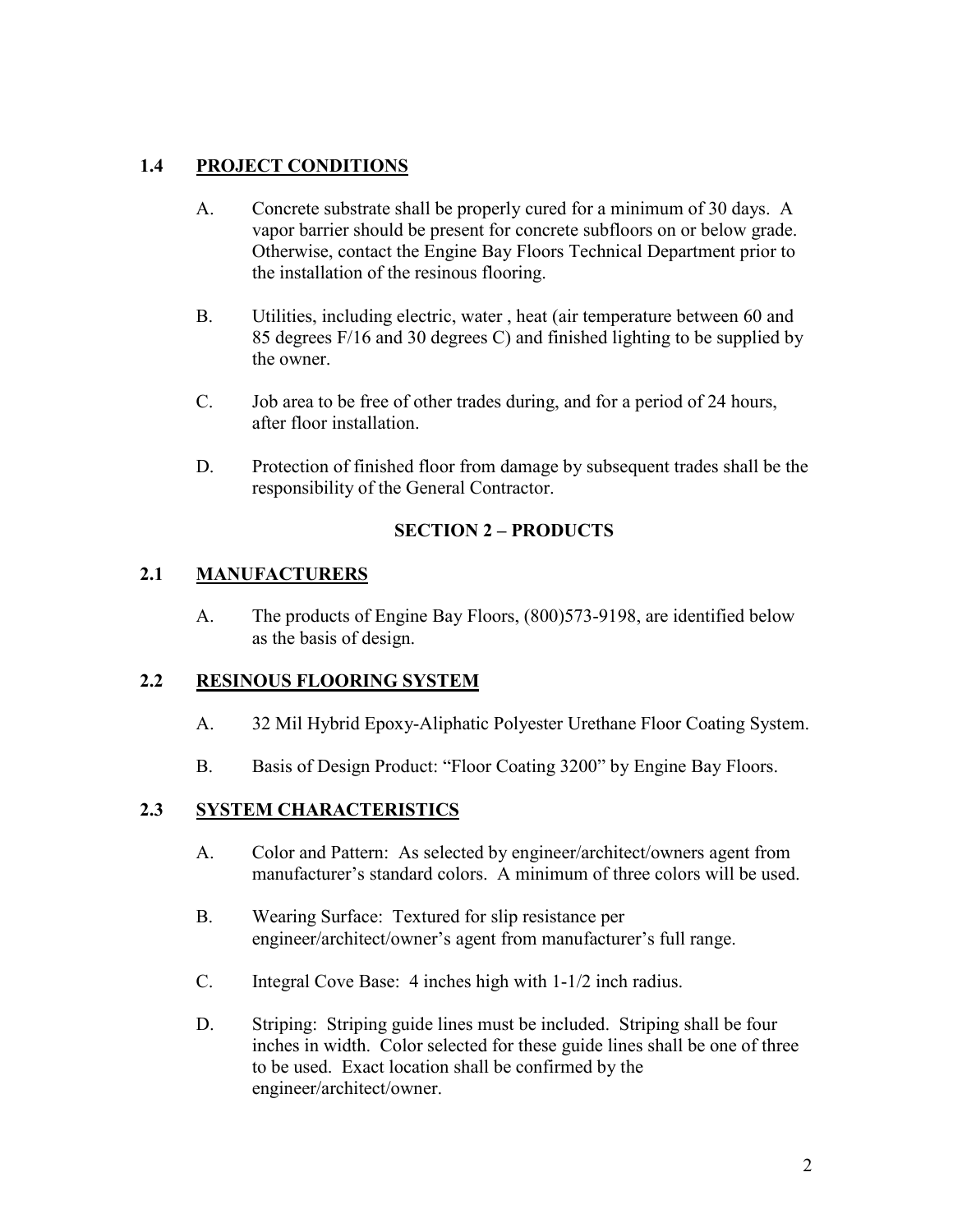- E. Walls: Final urethane topcoat must be installed up the wall to the top of the first block off the floor as part of the scope of the work.
- F. Physical Strength Qualification: The floor must be capable of dissipating high temperatures from hot tires and guaranteed to stay bonded and resistant to delamination. The contractor, in conjunction with the manufacturer, is responsible for gathering the data in regards to engine weights, load points, and temperature exposure required to guarantee this qualification.

#### **2.4 SYSTEM COMPONENTS**

- A. Primer: Type recommended by manufacturer for substrate and body coat(s) indicated.
- B. Body Coat(s):
	- 1. Resin: Epoxy
	- 2. Application method: Notched squeegee/back roll
- C. Pigmented Intermediate Coat
	- 1. Resin: Epoxy
	- 2. Application Method: Notched squeegee/back roll
- D. Pigmented Top Coat
	- 1. Resin: Epoxy Aliphatic Polyester Polyurethane
	- 2. Application Method: Bucket Roll

### **2.5 ACCESSORY MATERIALS**

- A. Patching and Fill Material: Resinous product of resinous flooring manufacturer.
- B. Joint Sealant: Type produced by manufacturer or resinous flooring system for type of service and joint condition indicated.

### **SECTION 3 – EXECUTION**

#### **3.1 INSPECTION**

A. Ensure area is clean and dry with adequate heat, light and ventilation. The surface must be clean and dry, physically sound, and free of contamination. Surfaces must be free of holes, voids or defects. Cracks and abrupt changes in the surface profile must be corrected. Area shall be free of other trades to allow smooth flow of installation process to ensure optimum installation.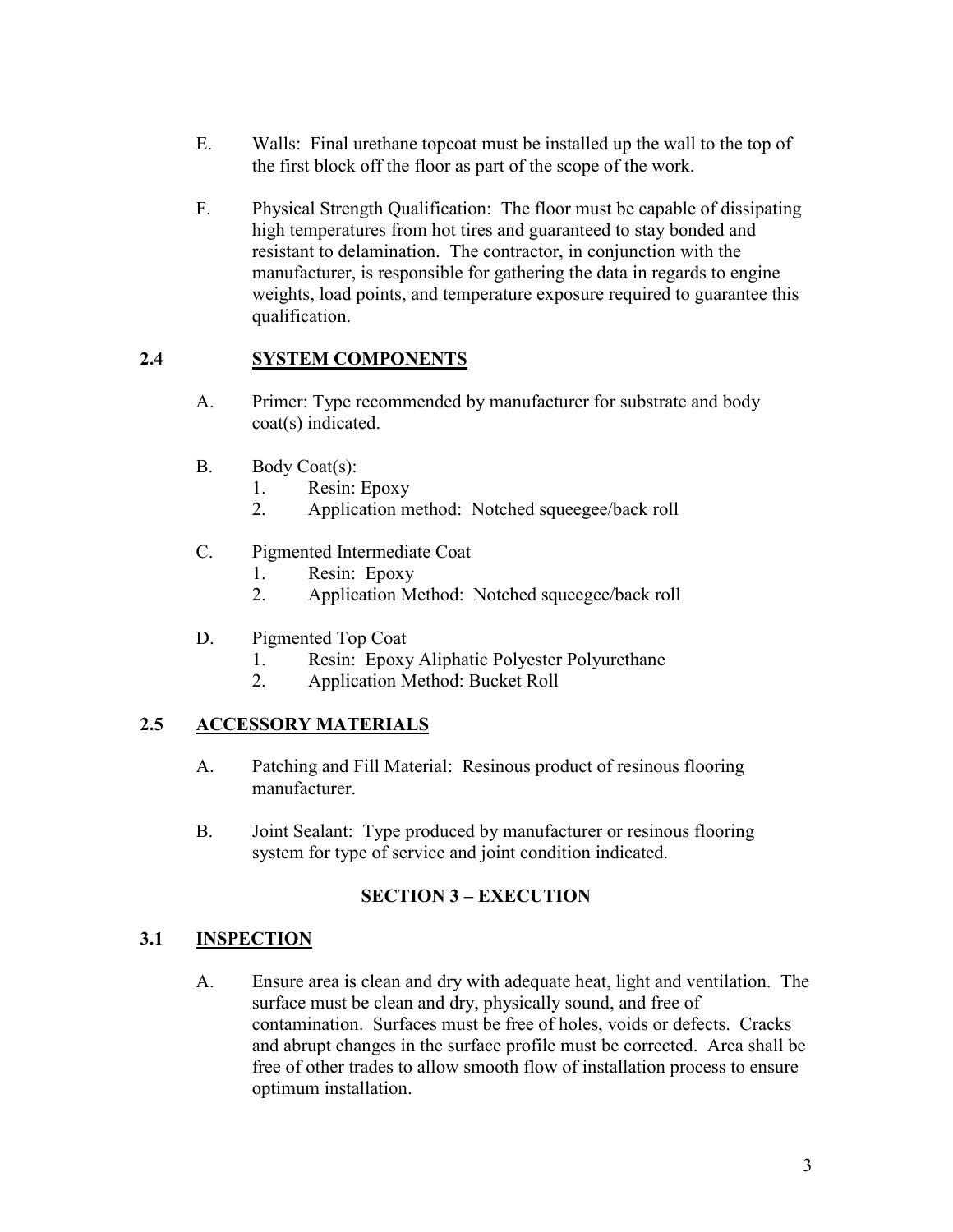## **3.2 SURFACE PREPARATION**

- A. Prepare surface utilizing mechanical means where possible (i.e. selfcontained Blastrac, scarifiers, scabblers, etc.)
- B. Saw cut and chase perimeter edges to provide a "key-in" of material.
- C. Ensure all static (non-moving) cracks are filled as recommended by manufacturer/installer.
- D. Identify and mark all active (moving) joints.
- E. Enlarged cracks and spalled areas shall be filled and leveled with an epoxy fill material before coatings are applied (Engine Bay Floor's Fine Crack Fill).
- F. Pre-fill all divots/holes in the concrete surface that are larger than 2" with Engine Bay Floor's epoxy patching compound.

#### **3.3 INSTALLATION**

- A. General: Apply components of flooring system according to manufacturer's written instructions to produce a uniform monolithic wearing surface of thickness indicated.
	- 1. Coordinate application of components to provide optimum adhesion of resinous flooring system to substrate and optimum intercoat adhesion.
	- 2. Cure resinous flooring components according to manufacturer's written instructions. Prevent contamination during application and curing process.
	- 3. At substrate expansion and isolation joints, provide joint in flooring to comply with flooring manufacturer's written recommendations.
- B. Installation
	- 1. Saw cut and chase perimeter edges to provide a "key-in" of material.
	- 2. Prepare surface utilizing mechanical means where possible (i.e. self-contained Blastrac, scarifers, scabblers, etc.)
	- 3. Notched squeegee apply hybrid epoxy at a coverage rate of 112 sq. ft. per gallon.
	- 4. Once cured, notched squeegee apply a second coat of hybrid epoxy at a coverage rate of 112 sq. ft. per gallon.
	- 5. Apply pigmented aliphatic polyester polyurethane top coat.